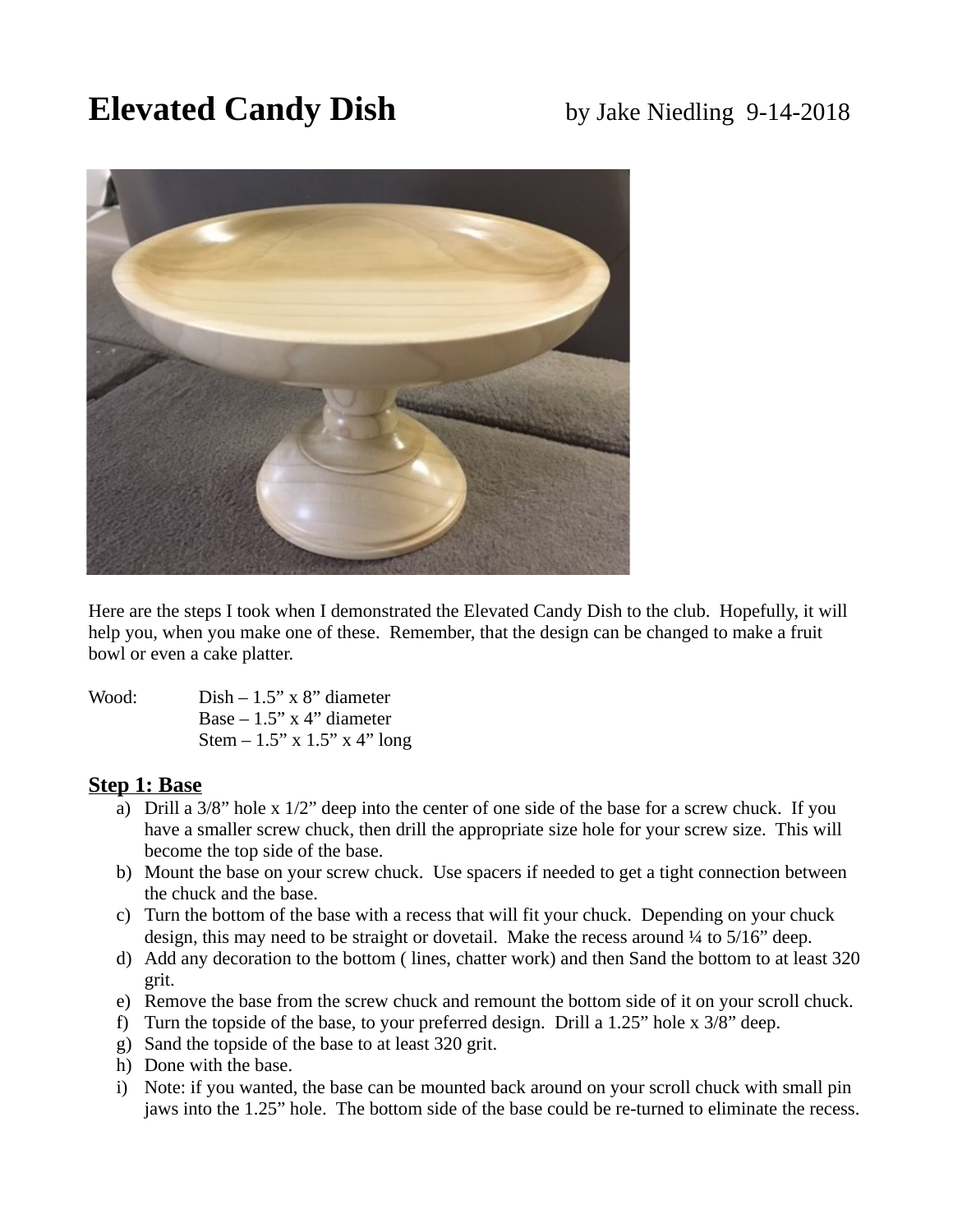## **Step 2: Dish**

- a) Drill a 3/8" hole x 1/2" deep into the center of one side of the base for a screw chuck. This will become the topside of the dish.
- b) Mount the base on your screw chuck. Use spacers if needed to get a tight connection between the chuck and the base.
- c) Turn the bottom side of your dish to the shape you desire.
- d) Using a Drill in the tail-stock make a 1.25" hole x 3/8" deep hole.
- e) Sand the bottom side of the dish to at least 320 grit.
- f) Remove the dish and mount your scroll chuck with small pin jaws to fit inside the 1.25" hole.
- g) Turn the inside of the dish to your final shape. Use the tailstock as much as you can for safety. Once the tailstock is removed, make light cuts across the bottom to finish it.
- h) Sand the top side of the dish to at least 320 grit.
- i) Done with the dish

## **Step 3: Stem**

- a) Mark the centers of the stem on each end and mount the stem between centers on the lathe.
- b) Turn 1.25" tenons on each end or as far apart as you desire. This will affect the height of the candy dish.
- c) Turn the stem and shape as you desire. Usually a bead near each end and a cove in between looks nice. Make several and see what shape you like.
- d) To make sure that the stem will set flat up against the base and the dish, I like to undercut the flat side at the tenon. This will ensure that the stem sits flat all the way around against the base and the dish.
- e) Sand the stem to at least 320 grit.

## Step 4: Assembly

- a) Dry fit all 3 pieces together. Make any adjustments, if needed.
- b) Use a good wood glue like Titebond or an epoxy to assemble. Let dry for 24 hours.
- c) Note: you might find it easier to finish the 3 pieces before you glue them all together. It can be difficult to Beall buff after assembly.

## Step 5: Finish

- a) Sign and date the piece.
- b) Many, many choices here as we all know. My suggestion would be to use a multiple light coats of wipe-on poly. I like to use extra fine steel wool lightly rubbed between coats to remove any raised grain or dust particles.
- c) Buff with the Beall buffing system.

Step: 6 Fill with candy and bring to the next club meeting. **☺**

## **Reference Pictures:**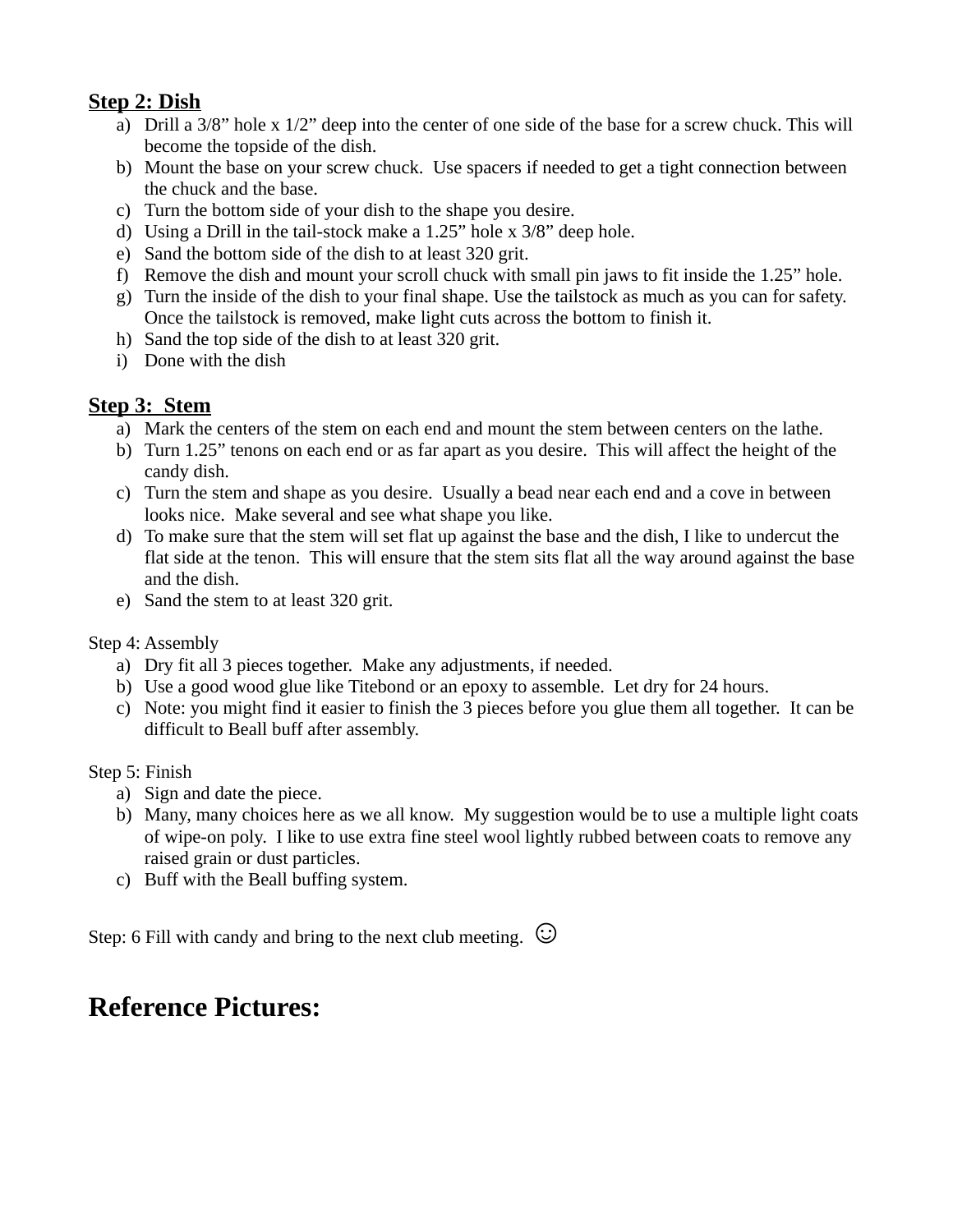## **1.5" thick wood blank**



# **Top of Dish, Stem and bottom of Base**



# **Bottom of Dish, Stem and top of Base**

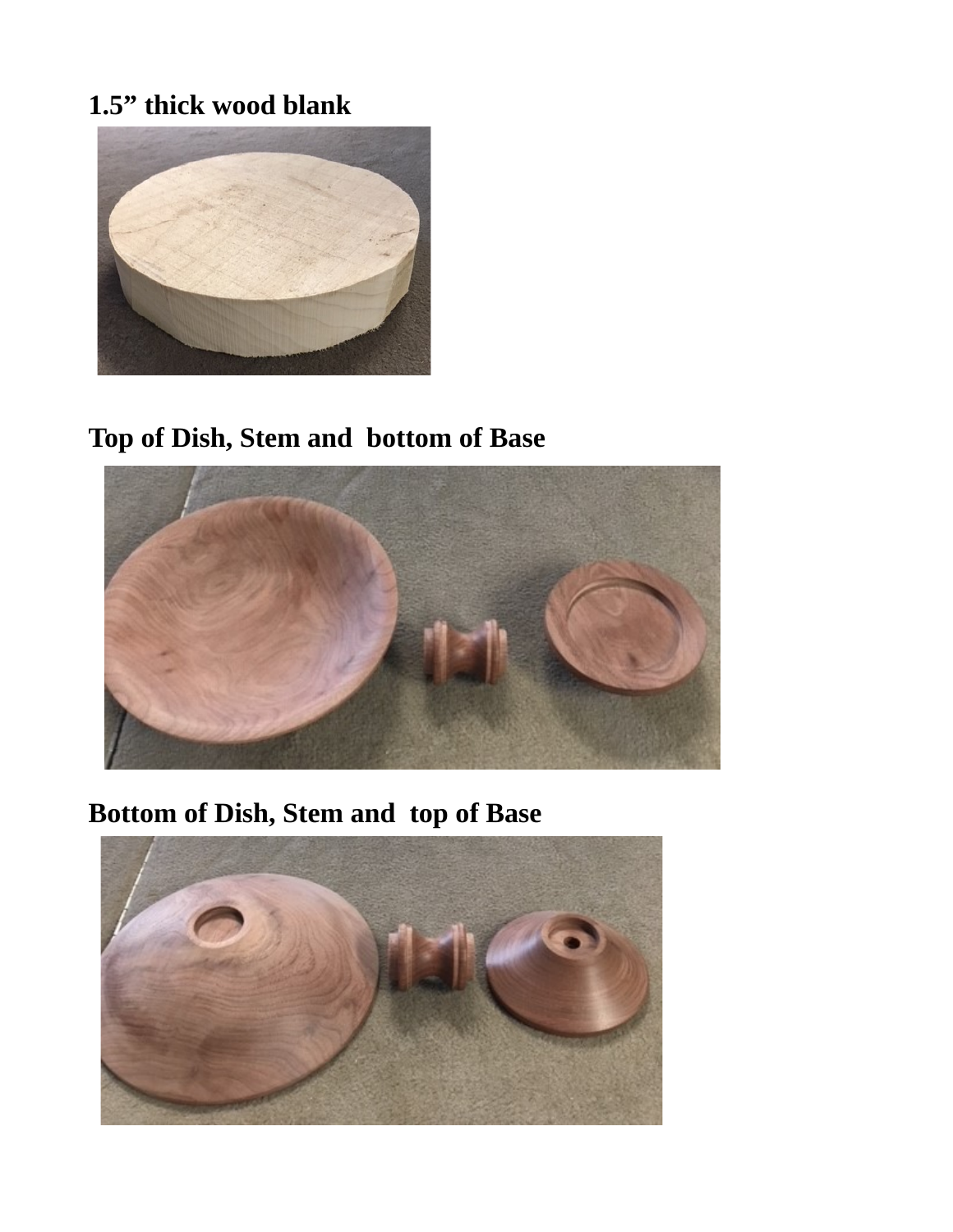

# **Dish – Bottom Side**

 **Dish – Top Side**

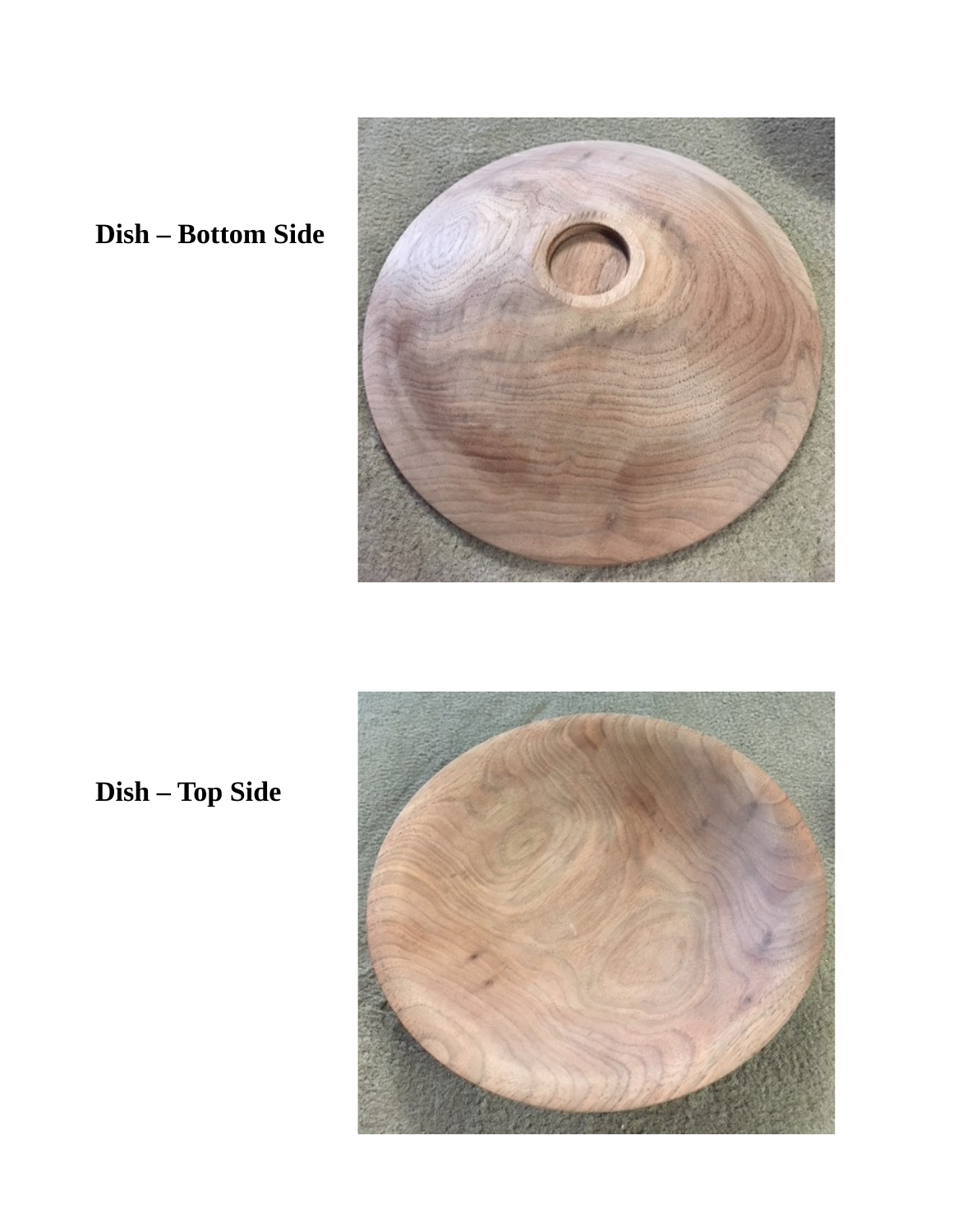

# **Base – Bottom Side**

**Base - Top Side**